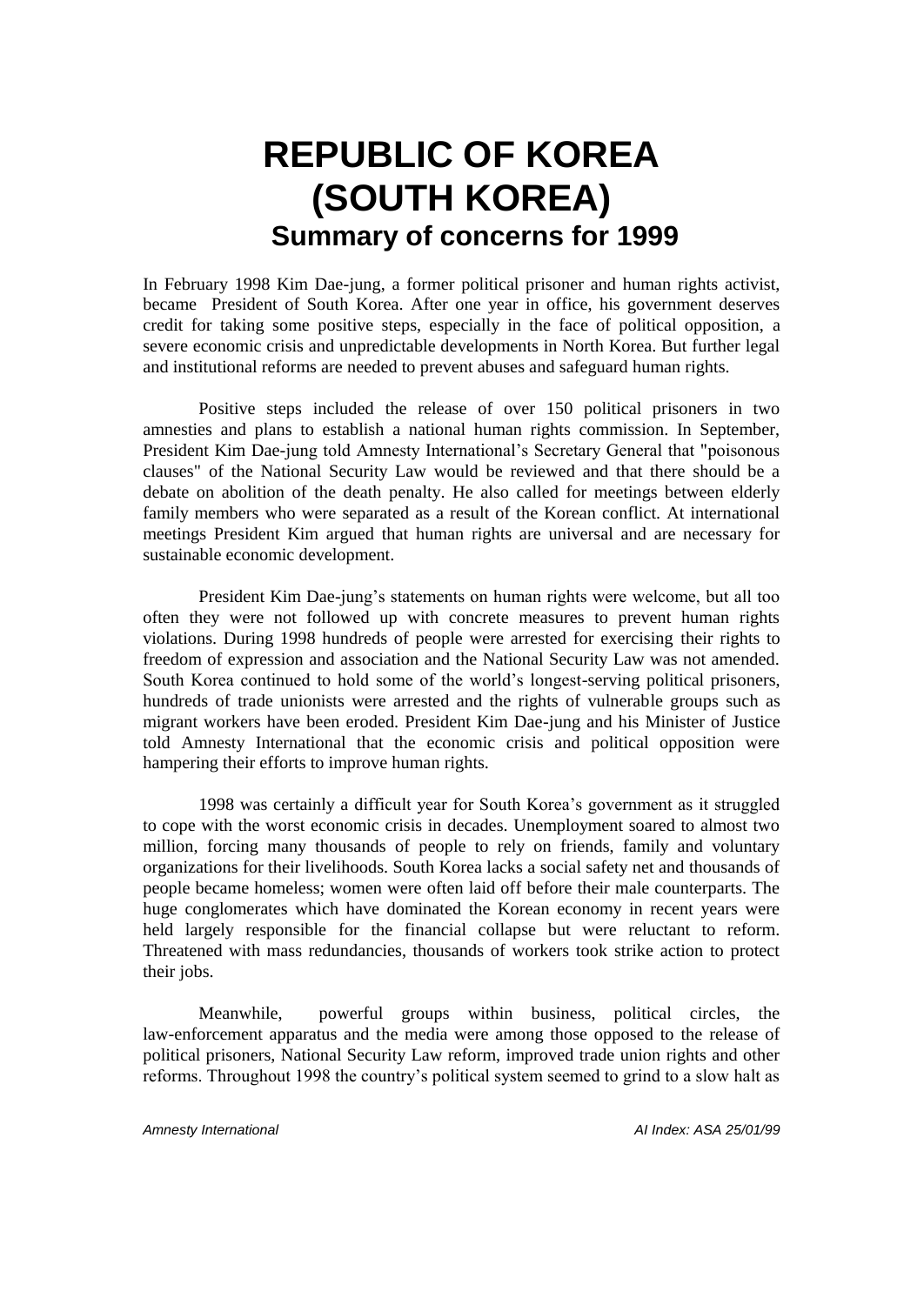hundreds of draft bills were delayed while the National Assembly became embroiled in party political disputes.

Amnesty International acknowledges that the government has faced many economic, political and social problems during its first year in office. However, it believes that human rights protection is particularly important at a time of crisis and that stronger legal and institutional human rights protection would actually help South Korea to overcome its current economic and political problems. Experience throughout the world has shown that basic human rights, including freedom of expression and association, are essential to economic recovery and long-term development.

There are few excuses for continued human rights violations. The economic situation and other difficulties cannot be used to justify further arrests under the National Security Law or the continued imprisonment of political prisoners who pose no security threat. Labour disputes cannot be solved by arresting trade union leaders and the country has an obligation to protect migrant workers and other vulnerable groups who are among the main victims of the economic crisis. There is never an excuse for ill-treating prisoners or inflicting the death penalty.

In spite of the disappointments of the past year, the current government has shown itself to be more receptive to human rights concerns than its predecessors. In 1999, Amnesty International will be continuing to campaign for reforms in key areas of concern and to call for full respect for all rights contained in the Universal Declaration of Human Rights.

Some of Amnesty International's current concerns on South Korea are summarised in this document. For more detailed information, see the short reports entitled:

- *South Korea: Workers rights at a time of economic crisis*, AI Index: ASA 25/02/99, February 1999;

- *South Korea: Time to reform the National Security Law*, AI Index: ASA 25/03/99, February 1999;

*- South Korea, Summary of Amnesty International's concerns and recommendations to the government*, AI Index ASA 25/27/98, September 1998.

*The National Security Law*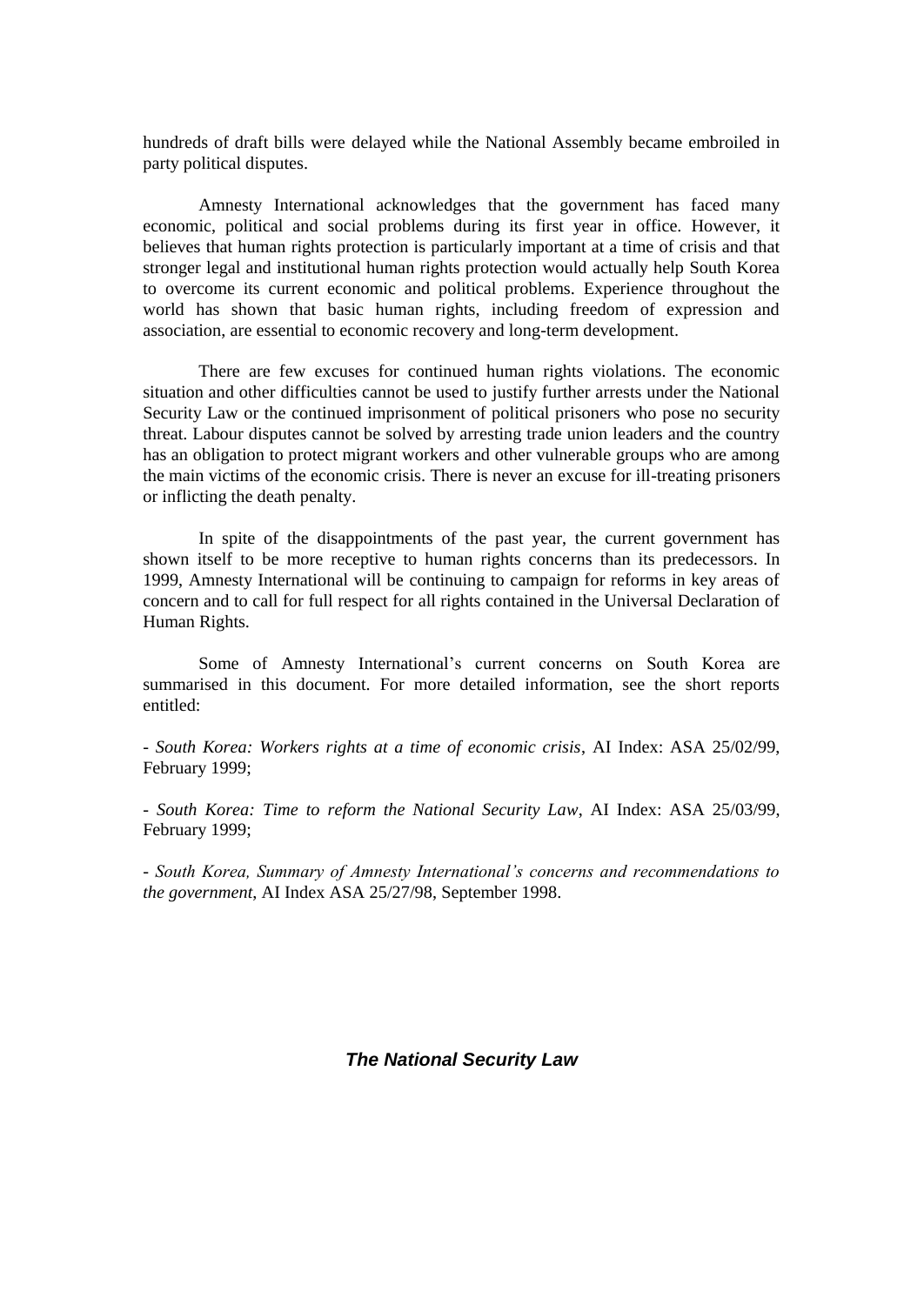**• Amnesty International is calling for a halt to the high numbers of arrests under the National Security Law; it is campaigning for the National Security Law to be either amended in accordance with international human rights standards, or abolished.**

On 1 December 1998, hundreds of human rights activists marked the 50th anniversary of the National Security Law by taking to the streets of Seoul to call for reform of the law and prisoner releases. Almost 400 people were arrested under the National Security Law during 1998 including students, political activists, trade unionists, publishers and religious figures.

Most were arrested and brought to trial for non-violent offences under Article 7 of the law on vaguely-defined charges of 'praising' and 'benefitting' North Korea. Article 7 provides up to seven years' imprisonment, while other provisions provide for longer sentences and the death penalty for ill-defined "anti-state" and "espionage" crimes. In practice most of those brought to trial over the past year have been given suspended sentences or short prison terms.

Like every country, South Korea has a right to maintain its security, but locking people up simply because of their alleged political views does little to enhance state security and violates individual rights. A released political prisoner told Amnesty International: *"For South Korea to develop, we need people to be critical and to make creative proposals. It is a disgrace to arrest such people.*" President Kim seems to agree. In September 1998 he told Amnesty International that "poisonous elements" of the law should be reviewed in the near future. The organization was encouraged by this news but has received no further information about when such a review will take place. The Minister of Justice told Amnesty International that directives had been issued to ensure the National Security Law was applied strictly and not abused - but the number of arrests has remained at very high levels, including many people engaged in peaceful political and social activities.

# *Prisoner releases*

# **• Amnesty International calls for the unconditional release of all prisoners of conscience, including political prisoners who were not released over the past year because they refused to sign a "law-abiding oath".**

In December 1998 there were at least 300 political prisoners in South Korea, many of whom were held under the National Security Law for the non-violent exercise of their rights to freedom of expression and association.

*Amnesty International AI Index: ASA 25/01/99*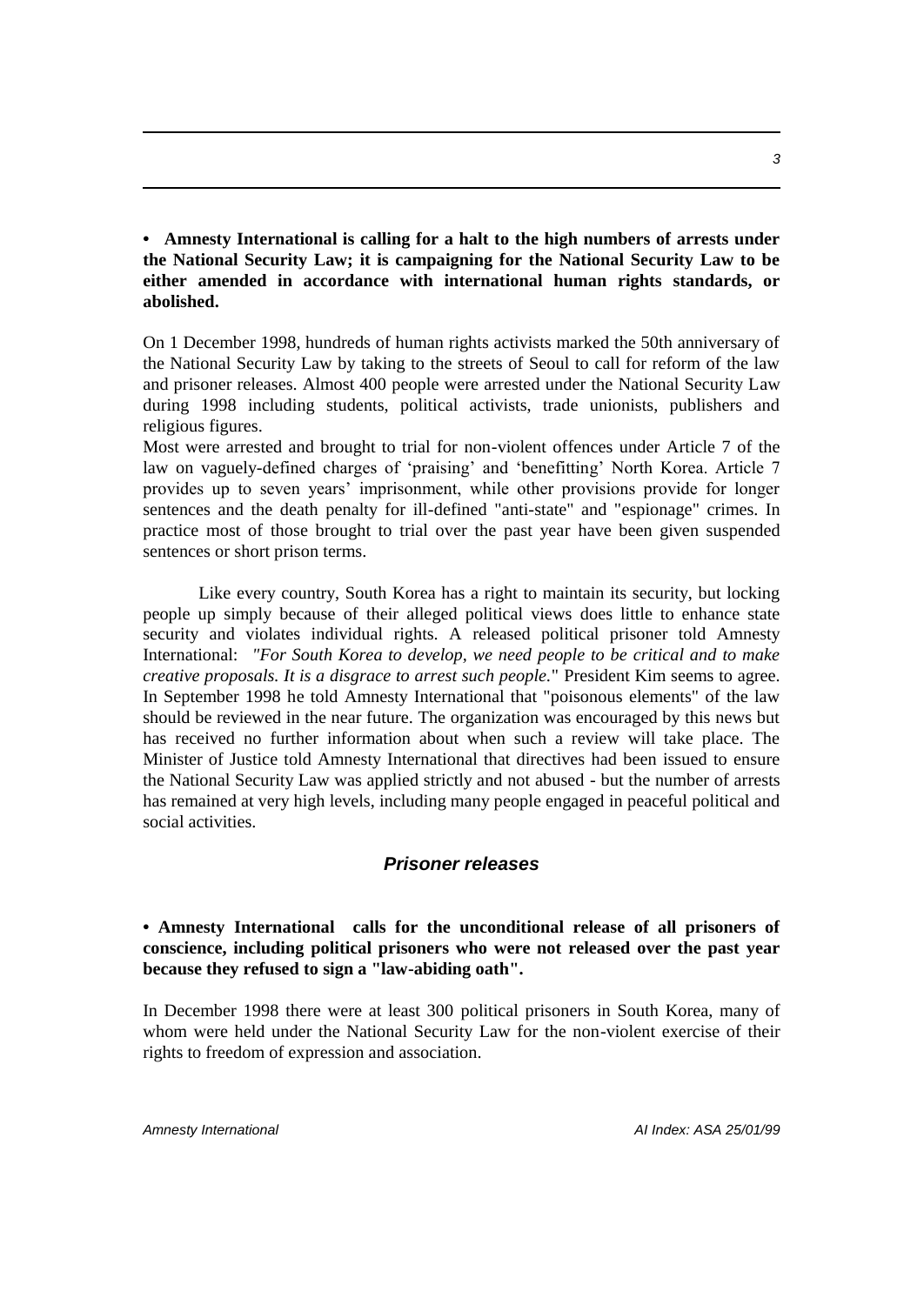Over 150 political prisoners were released in two prisoner amnesties in 1998. Before the second amnesty, in August, the government said that political prisoners would not be released unless they agreed to sign a "law-abiding oath". Some of the world's longest-serving political prisoners were among those who refused to sign this oath, considering it to be a violation of their right to freedom of conscience. During his visit to South Korea in September, Amnesty International's Secretary General met the families of Cho Sang-nok and Kang Yong-ju, convicted unfairly in 1978 and 1985 respectively. He made a special appeal to President Kim and his Minister of Justice for the release of these and 20 other long-term political prisoners. A further prisoner amnesty is expected in March 1999 but, as mentioned above, new arrests are continuing.

# *Surveillance of released prisoners*

#### **• Amnesty International is calling for an end to the use of the Security Surveillance Law to harass and restrict the activities of former political prisoners.**

Under the terms of the Security Surveillance Law, many released political prisoners are required to report their activities regularly to the police. They also face arbitrary restrictions on their activities, such as a ban on meeting other former prisoners subject to the same law or from participating in certain meetings and demonstrations. Former prisoners have told Amnesty International that their neighbours and work colleagues are asked by the police to report on them and they receive regular phone calls to check on their whereabouts. They include former prisoners who are elderly and suffering from the after-effects of long-term imprisonment and torture. Many former prisoners refuse to comply with these requirements and in 1998 at least ten were reported to be subject to court proceedings for violating the terms of the Security Surveillance Law. The maximum penalty is two years' imprisonment.

#### *Establishment of a National Human Rights Commission*

**• Amnesty International calls for the establishment of a national human rights commission which is independent and in conformity with international human rights standards.** 

Amnesty International has welcomed the government's plans to establish a national human rights commission (NHRC) and believes that an empowered, independent and well-financed NHRC could address many of South Korea's outstanding human rights problems. In May 1998 it submitted to the government a comprehensive set of principles

*AI Index: ASA 25/01/99 Amnesty International* 

*4*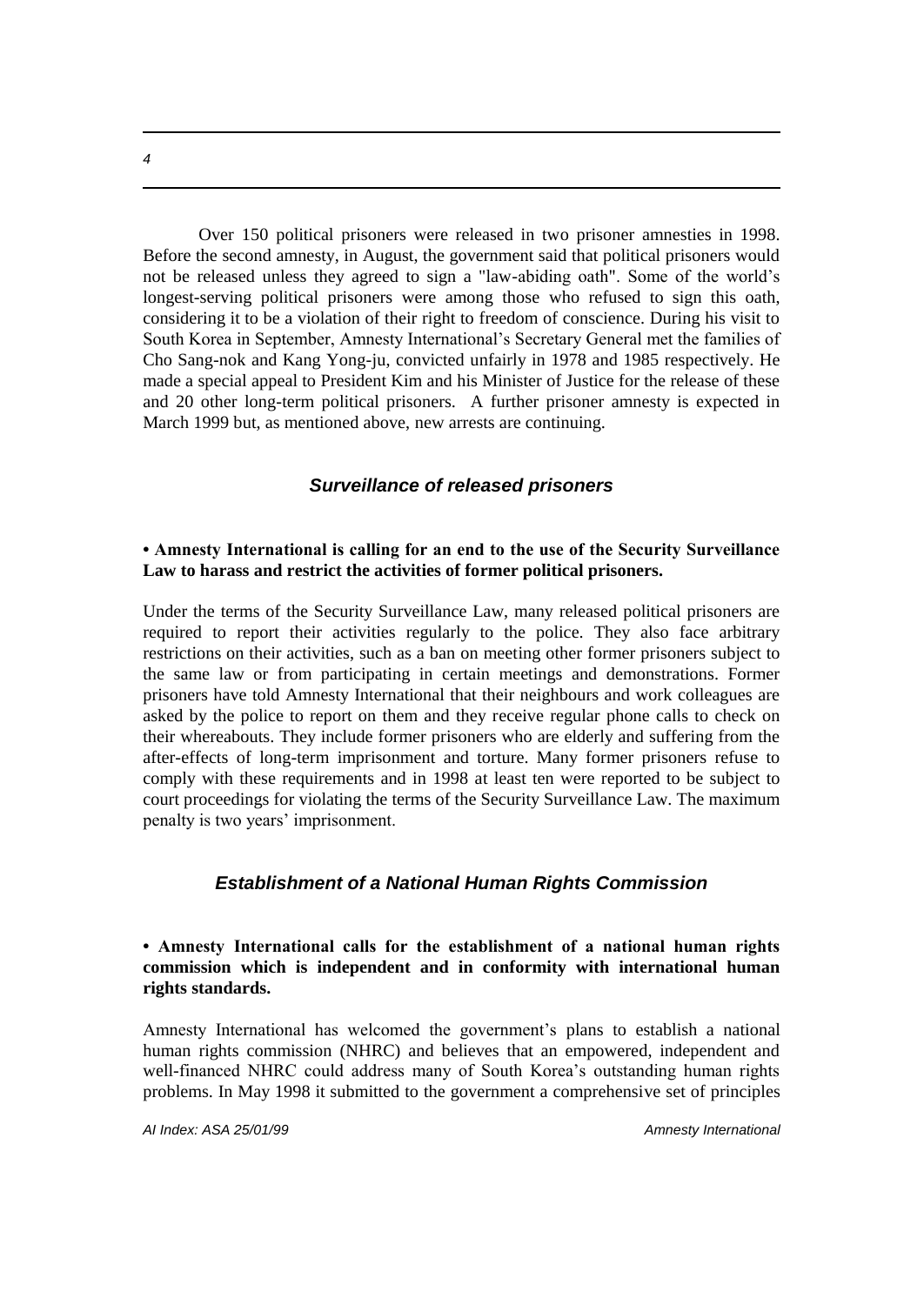for the establishment of NHRCs, including international standards adopted by the United Nations.

However, the government's draft law to establish the commission, published in September 1998, was seriously flawed and would have created a weak commission under the control of the Ministry of Justice. In the last few months of 1998 Amnesty International joined Korean lawyers and NGOs in opposing this legislation and calling for the commission to be established in accordance with international standards. It is now urging the government to make this a priority in the early months of 1999.

#### *Trade union arrests*

**• Amnesty International is calling for the release of trade union leaders held for non-violent activities; it is concerned that trade unionists continue to face arrest and imprisonment for the exercise of their trade union activities.**

Hundreds of trade unionists were arrested in 1998 as workers demonstrated and took strike action to protect their jobs. While strikes and protests led to some violent clashes with police, dozens of trade union leaders were arrested for peaceful and legitimate trade union activities. Most had been released by early 1999 but some remained in prison. They included Dan Byung-ho, Vice President of the Korean Confederation of Trade Unions and President of the Korean Metal Workers' Federation, who was sentenced to two years' imprisonment in January 1999 for organizing strike action to protest against economic policies leading to mass redundancies.

Many trade unionists were arrested after two general strikes in May and July and there were further arrests later in the year as employees of several large companies took strike action. Several trade union leaders went into hiding to evade arrest. Amnesty International is concerned that such high numbers of workers were arrested - many more than in previous years - and that trade union leaders in South Korea continue to face criminal punishment for engaging in legitimate and peaceful trade union activities.

#### *Vulnerable groups, including migrant workers*

• **Amnesty International encourages the government to protect the rights of vulnerable groups including migrant workers, asylum seekers and others who have suffered particularly from the effects of the economic crisis.**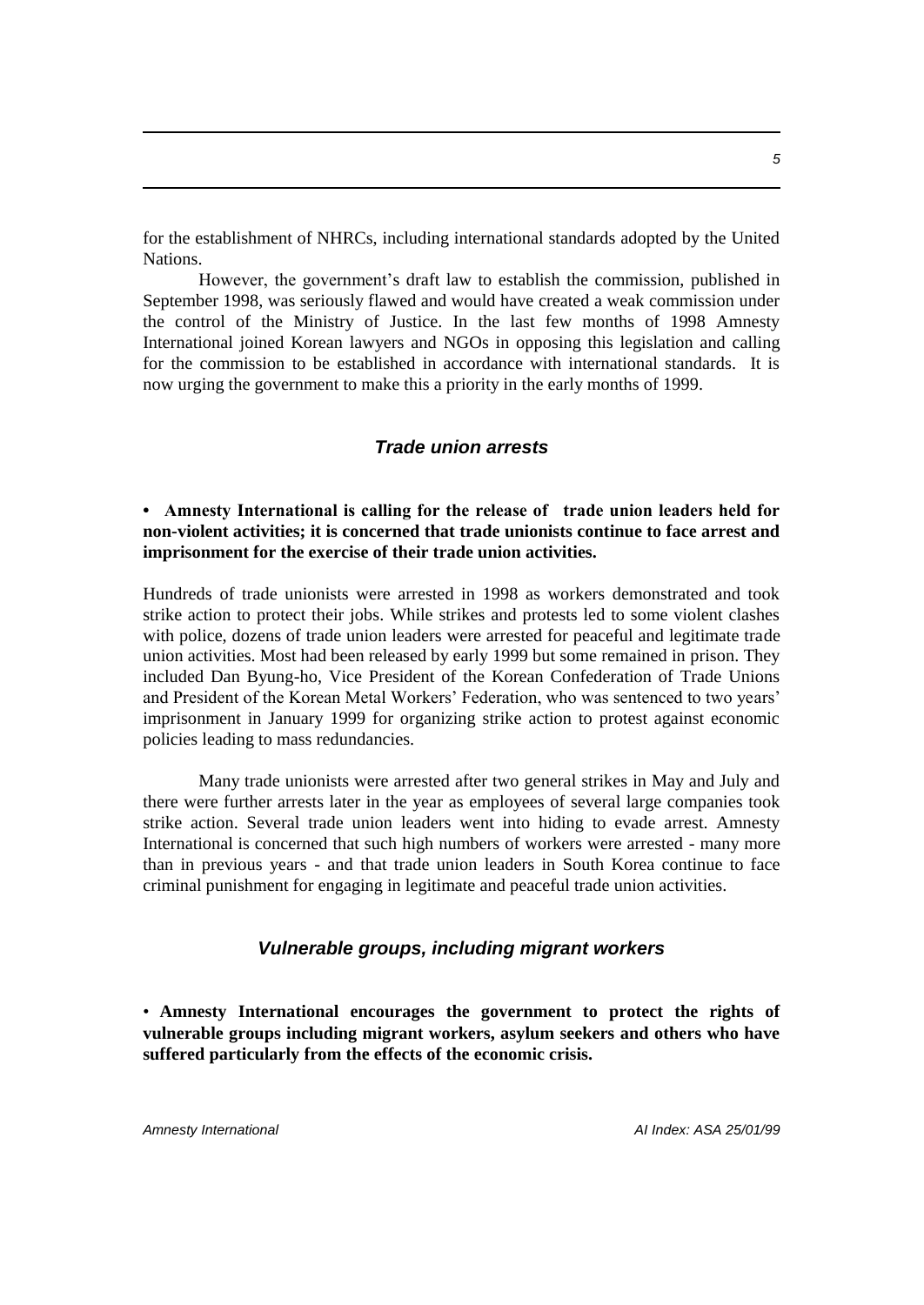Thousands of migrant workers lost their jobs in 1998 and were told by the government to either leave the country or pay a large fine. Many could not afford to comply with these measures and were left destitute. Amnesty International also received reports of several incidents where detained migrants were subjected to ill-treatment by immigration officials. At the end of 1998, some 90,000 undocumented workers remained in the country, with minimal legal protection.

Among the thousands of migrant workers sent home, there may have been people who risked human rights violations in their own country. Over the past year Amnesty International received several reports from asylum seekers in South Korea who said that immigration officials had tried to prevent them from making an application for refugee status. Refugee recognition procedures in South Korea fall below international standards and not one person has been accepted as a refugee since the country signed the Refugee Convention six years ago.

# *Women's rights*

#### **• Amnesty International calls for government action to protect and promote the rights of women.**

During 1998 President Kim committed his government to improving the rights of Korean women who face discrimination in the home, the workplace and society at large. One positive step during the year was the introduction of legislation to outlaw discrimination in the workplace. Women's groups claim, however, that too little has been achieved. During the economic crisis, women have often been made redundant before male colleagues. They also face discrimination in a prison system where they are a minority and most facilities are designed to meet the needs of men.

#### *The death penalty*

#### **• Amnesty International welcomes the fact that there were no executions in South Korea during 1998. It is now calling on the government to commute remaining death sentences and take steps towards abolition of the death penalty in law.**

There were no executions in 1998, although at least 37 people, convicted of murder, remained under sentence of death at the end of the year. The last hangings took place on 30 December 1997 when 23 men and women were executed secretly, without their families receiving advance warning. President Kim has told Amnesty International that he

*AI Index: ASA 25/01/99 Amnesty International* 

*6*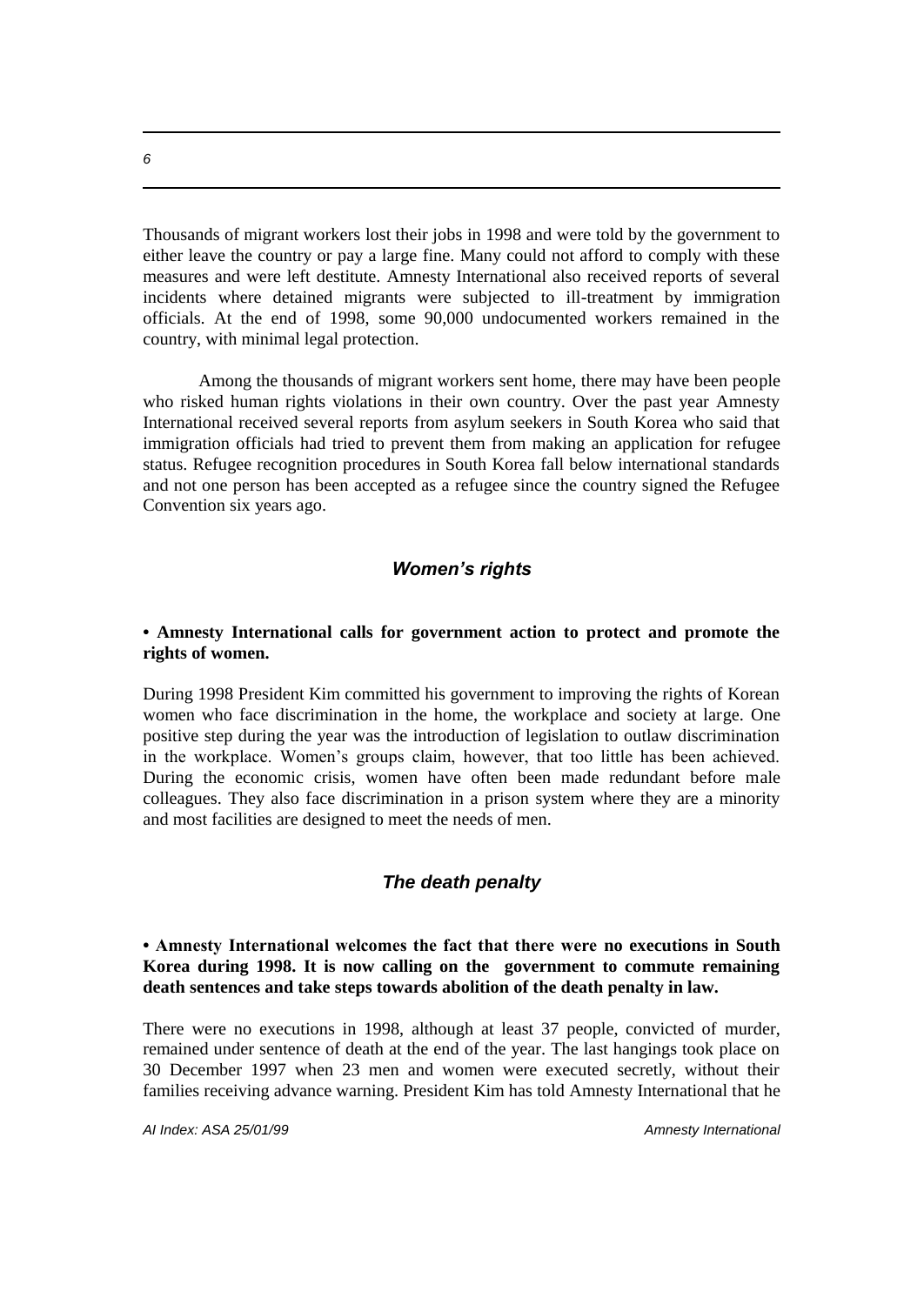is personally opposed to the death penalty but that further time is needed before his government can initiate a debate on the subject.

# *Police ill-treatment and poor prison conditions*

**• Amnesty International is calling for reports of ill-treatment to be investigated promptly and thoroughly; for conditions of imprisonment to be brought into line with international standards and for human rights to be fully incorporated into training programs for all law-enforcement officials.**

Throughout 1998 there were continued reports of ill-treatment in police stations, detention centres and prisons. Suspects were often deprived of sleep for long periods, threatened and sometimes beaten. Conditions of imprisonment fall below international standards in several respects, including inadequate medical facilities, lack of heating and the infliction of severe disciplinary punishments. Long-term political prisoners are often held in complete isolation.

# *Reform of the intelligence agency*

• **Amnesty International calls on the government to curb abuses by the intelligence agency. All reports of human rights violations committed by the agency should be subject to an impartial investigation.**

In January 1999 South Korea's intelligence agency was renamed the National Intelligence Service. Formerly the Agency for National Security Planning, it has been responsible for some of the most serious human rights violations in South Korea, including torture of political suspects. During 1998 the government claimed that it had reformed the agency, but there were continued reports of abuses, including illegal surveillance of political suspects and torture.

# *Foreign policy*

**• Amnesty International encourages the South Korean Government to play a more active role in promoting human rights, both internationally and in the Asia region**

*Amnesty International AI Index: ASA 25/01/99*